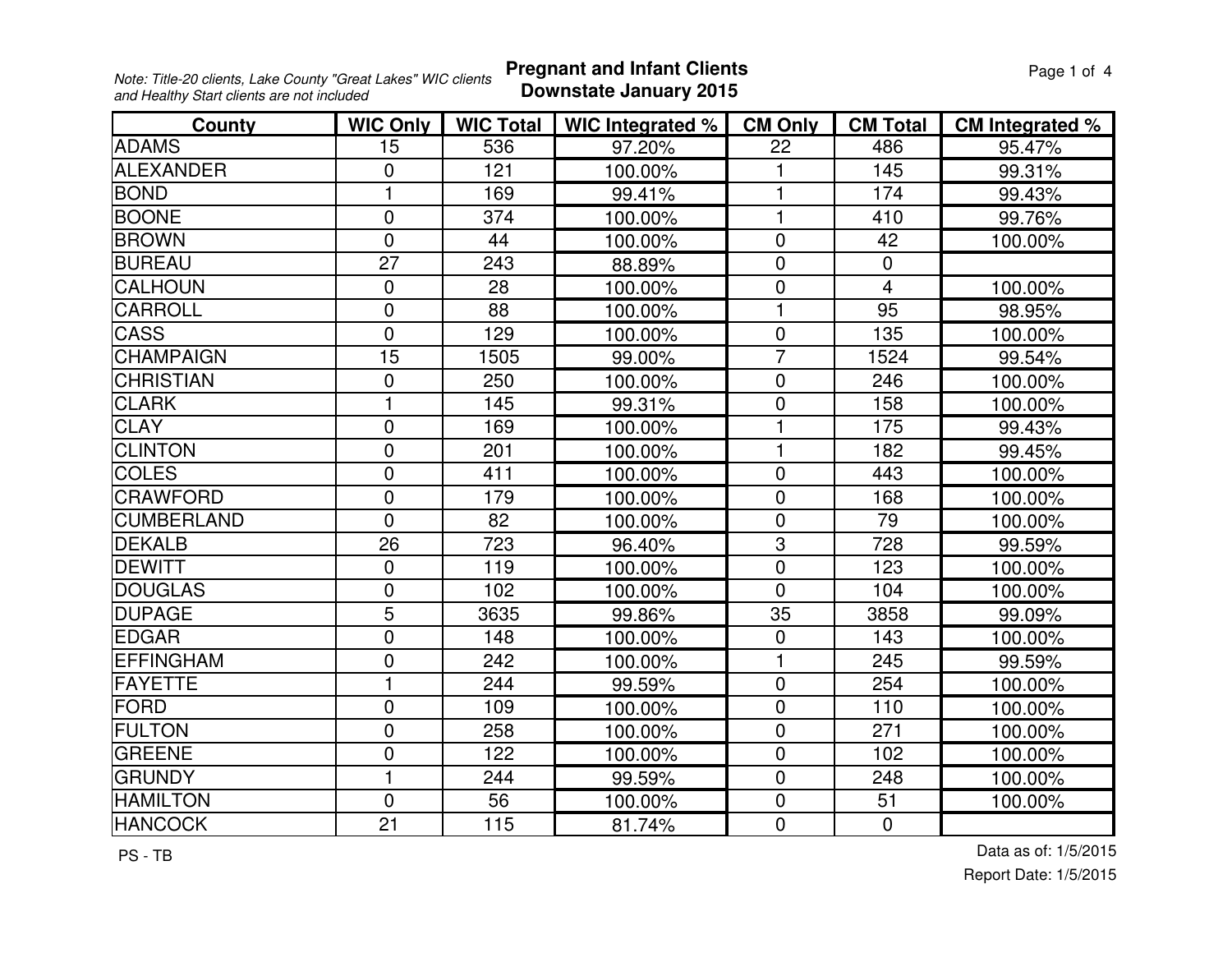**Pregnant and Infant Clients Page 2 of 4 Page 2 of 4 Downstate January 2015**

| County             | <b>WIC Only</b> | <b>WIC Total</b> | WIC Integrated % | <b>CM Only</b> | <b>CM Total</b> | CM Integrated % |
|--------------------|-----------------|------------------|------------------|----------------|-----------------|-----------------|
| <b>HARDIN</b>      | 0               | 57               | 100.00%          | 0              | 63              | 100.00%         |
| <b>HENDERSON</b>   | $\overline{0}$  | 53               | 100.00%          | $\mathbf 0$    | 54              | 100.00%         |
| <b>HENRY</b>       | $\overline{0}$  | 391              | 100.00%          | $\overline{c}$ | 428             | 99.53%          |
| <b>IROQUOIS</b>    | $\overline{0}$  | 199              | 100.00%          | $\mathbf 0$    | 204             | 100.00%         |
| <b>JACKSON</b>     | 19              | 583              | 96.74%           | 1              | 583             | 99.83%          |
| <b>JASPER</b>      | $\Omega$        | 80               | 100.00%          | $\overline{0}$ | 81              | 100.00%         |
| <b>JEFFERSON</b>   | $\pmb{0}$       | 439              | 100.00%          | 1              | 445             | 99.78%          |
| <b>JERSEY</b>      | 1               | 169              | 99.41%           | $\mathbf 0$    | 133             | 100.00%         |
| <b>JOHNSON</b>     | $\mathbf{0}$    | 81               | 100.00%          | $\overline{2}$ | 89              | 97.75%          |
| <b>KANE</b>        | 230             | 4922             | 95.33%           | 160            | 4696            | 96.59%          |
| <b>KANKAKEE</b>    | $\mathbf 0$     | 1092             | 100.00%          | $\overline{7}$ | 1195            | 99.41%          |
| KENDALL            | $\overline{0}$  | 316              | 100.00%          | $\overline{5}$ | 290             | 98.28%          |
| <b>KNOX</b>        | $\overline{0}$  | 517              | 100.00%          | $\overline{0}$ | 527             | 100.00%         |
| <b>LAKE</b>        | 82              | 4299             | 98.09%           | 80             | 4442            | 98.20%          |
| LASALLE            |                 | 878              | 99.89%           | 8              | 914             | 99.12%          |
| LAWRENCE           | $\overline{0}$  | 168              | 100.00%          | $\mathbf 0$    | 174             | 100.00%         |
| LEE                | $\overline{0}$  | 229              | 100.00%          | 1              | 247             | 99.60%          |
| <b>ILIVINGSTON</b> | 3               | 241              | 98.76%           | 11             | 271             | 95.94%          |
| LOGAN              | 14              | 234              | 94.02%           | $\overline{2}$ | 226             | 99.12%          |
| <b>MACON</b>       | $\overline{2}$  | 1142             | 99.82%           | 8              | 1234            | 99.35%          |
| <b>MACOUPIN</b>    | 38              | 279              | 86.38%           | $\mathbf 0$    | $\mathbf{0}$    |                 |
| <b>MADISON</b>     | 57              | 2030             | 97.19%           | 16             | 1724            | 99.07%          |
| <b>MARION</b>      | $\mathbf 0$     | 485              | 100.00%          | 1              | 462             | 99.78%          |
| MARSHALL           | $\overline{0}$  | 78               | 100.00%          | 1              | 80              | 98.75%          |
| <b>MASON</b>       | $\overline{0}$  | 124              | 100.00%          | $\mathbf 0$    | 125             | 100.00%         |
| <b>MASSAC</b>      | $\mathbf 0$     | 172              | 100.00%          | $\mathbf{1}$   | 185             | 99.46%          |
| <b>MCDONOUGH</b>   | 24              | 198              | 87.88%           | $\mathbf 0$    | $\Omega$        |                 |
| <b>MCHENRY</b>     | 10              | 1411             | 99.29%           | $\overline{4}$ | 1456            | 99.73%          |
| <b>MCLEAN</b>      | $\mathbf 0$     | 1027             | 100.00%          | 16             | 1136            | 98.59%          |
| <b>MERCER</b>      | $\mathbf 0$     | 96               | 100.00%          | 1              | 96              | 98.96%          |

PS - TB

Report Date: 1/5/2015Data as of: 1/5/2015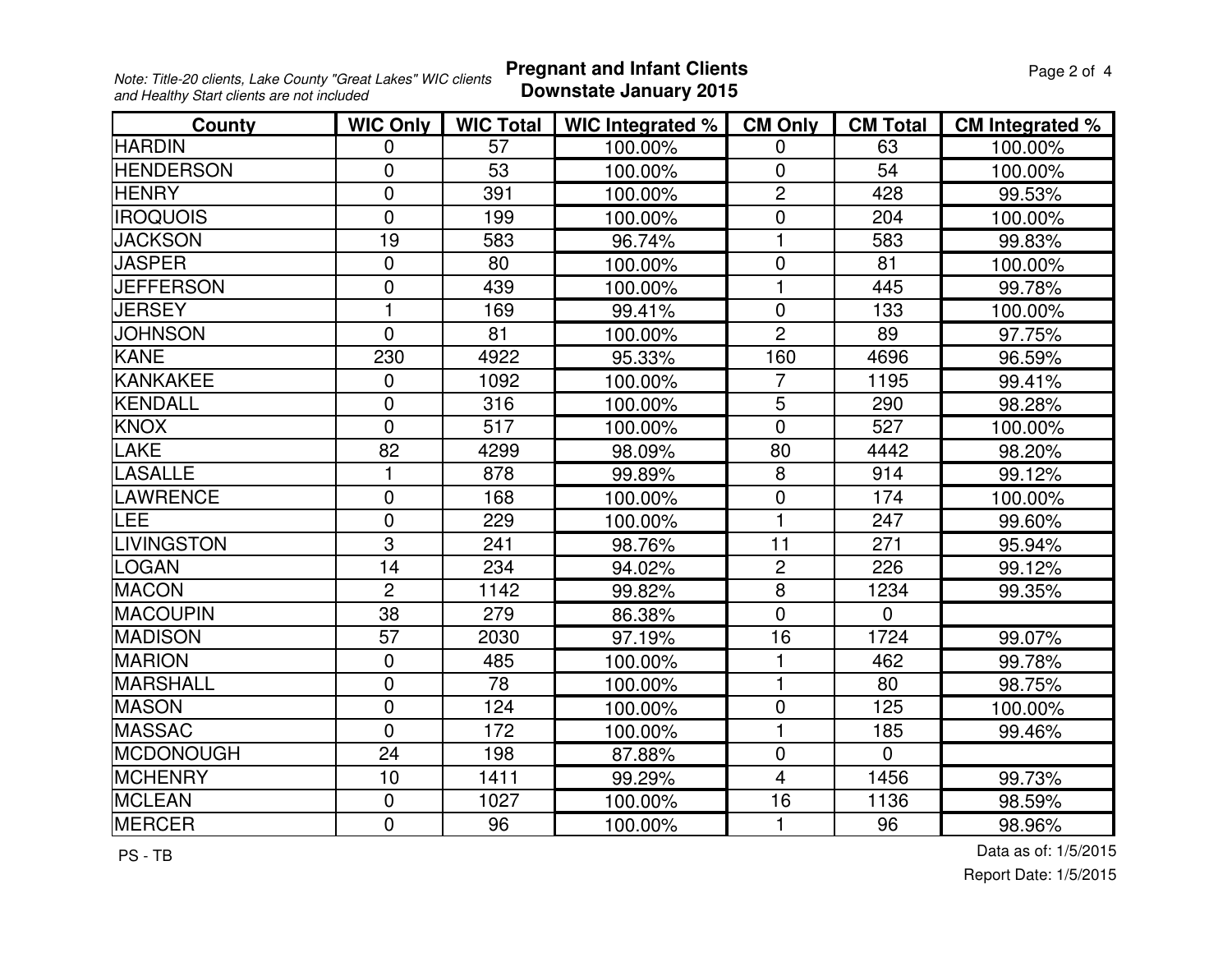**Pregnant and Infant Clients Page 3 of 4 Page 3 of 4 Downstate January 2015**

| County             | <b>WIC Only</b> | <b>WIC Total</b> | WIC Integrated % | <b>CM Only</b>  | <b>CM Total</b> | CM Integrated % |
|--------------------|-----------------|------------------|------------------|-----------------|-----------------|-----------------|
| <b>MONROE</b>      | 8               | 85               | 90.59%           | $\mathbf 0$     | 65              | 100.00%         |
| <b>MONTGOMERY</b>  | $\overline{2}$  | 226              | 99.12%           | $\overline{c}$  | 204             | 99.02%          |
| <b>MORGAN</b>      | $\mathbf{0}$    | 275              | 100.00%          | $\overline{6}$  | 314             | 98.09%          |
| <b>MOULTRIE</b>    | $\overline{0}$  | 97               | 100.00%          | $\mathbf 0$     | 98              | 100.00%         |
| <b>OGLE</b>        | $\Omega$        | 325              | 100.00%          | $\overline{4}$  | 326             | 98.77%          |
| <b>PEORIA</b>      | 255             | 1812             | 85.93%           | $\overline{52}$ | 495             | 89.49%          |
| PERRY              | $\mathbf 0$     | 185              | 100.00%          | 1               | 166             | 99.40%          |
| <b>PIATT</b>       | $\overline{0}$  | 55               | 100.00%          | 1               | 63              | 98.41%          |
| <b>PIKE</b>        | $\overline{0}$  | 116              | 100.00%          | $\overline{0}$  | 130             | 100.00%         |
| <b>PULASKI</b>     | $\overline{0}$  | 59               | 100.00%          | $\overline{0}$  | 77              | 100.00%         |
| <b>PUTNAM</b>      | $\mathbf 0$     | 28               | 100.00%          | $\mathbf 0$     | 27              | 100.00%         |
| <b>RANDOLPH</b>    | 6               | 248              | 97.58%           | 1               | 242             | 99.59%          |
| <b>RICHLAND</b>    | $\mathbf 0$     | 178              | 100.00%          | $\mathbf 0$     | 180             | 100.00%         |
| <b>ROCK ISLAND</b> | 9               | 1602             | 99.44%           | $\overline{6}$  | 1602            | 99.63%          |
| <b>SALINE</b>      | 1               | 481              | 99.79%           | $\overline{0}$  | 486             | 100.00%         |
| <b>SANGAMON</b>    | $\overline{4}$  | 1530             | 99.74%           | 10              | 1630            | 99.39%          |
| <b>SCHUYLER</b>    | $\overline{2}$  | 58               | 96.55%           | $\mathbf 0$     | 42              | 100.00%         |
| <b>SCOTT</b>       | $\overline{0}$  | 56               | 100.00%          | $\mathbf 0$     | 50              | 100.00%         |
| <b>SHELBY</b>      | $\overline{0}$  | 152              | 100.00%          | $\mathbf 0$     | 170             | 100.00%         |
| <b>ST CLAIR</b>    | 3               | 2373             | 99.87%           | 11              | 2633            | 99.58%          |
| <b>STEPHENSON</b>  | $\overline{0}$  | 561              | 100.00%          | 9               | 634             | 98.58%          |
| <b>TAZEWELL</b>    | 9               | 768              | 98.83%           | 34              | 857             | 96.03%          |
| <b>UNION</b>       | $\overline{0}$  | 178              | 100.00%          | $\mathbf 0$     | 195             | 100.00%         |
| <b>VERMILION</b>   | 89              | 912              | 90.24%           | 54              | 634             | 91.48%          |
| <b>WABASH</b>      | $\overline{0}$  | 163              | 100.00%          | $\overline{0}$  | 177             | 100.00%         |
| <b>WARREN</b>      | $\mathbf 0$     | 197              | 100.00%          | $\mathbf 0$     | 200             | 100.00%         |
| <b>WASHINGTON</b>  | 1               | 91               | 98.90%           | $\overline{0}$  | 75              | 100.00%         |
| <b>WAYNE</b>       | $\mathbf 0$     | 160              | 100.00%          | $\mathbf 0$     | 165             | 100.00%         |
| <b>WHITESIDE</b>   | $\overline{2}$  | 496              | 99.60%           | 11              | 569             | 98.07%          |
| <b>WILL</b>        | 24              | 3403             | 99.29%           | 30              | 3557            | 99.16%          |

PS - TB

Report Date: 1/5/2015Data as of: 1/5/2015